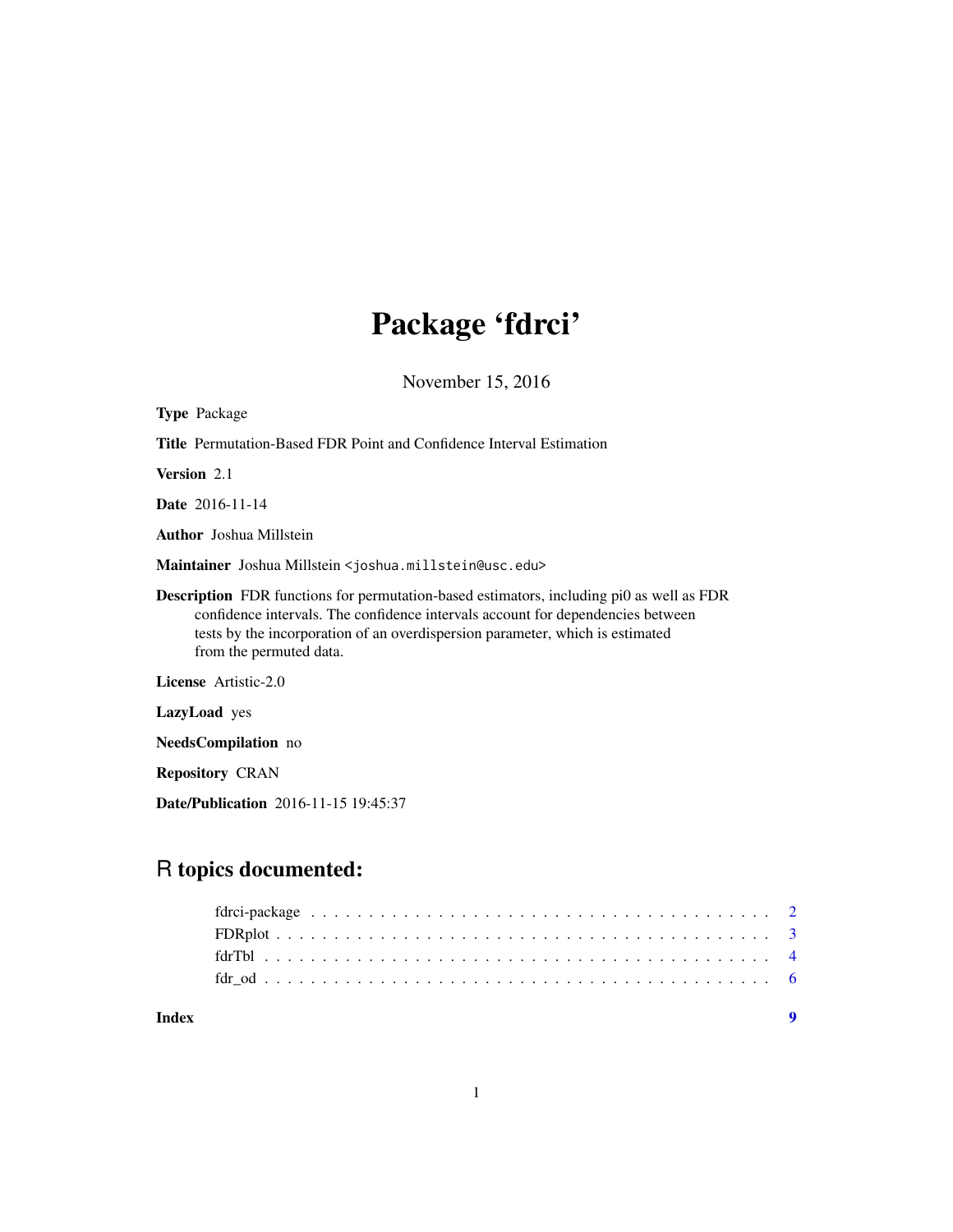#### Description

FDR functions for permutation-based estimators, including pi0 as well as FDR confidence intervals. The confidence intervals account for dependencies between tests by the incorporation of an overdispersion parameter, which is estimated from the permuted data.

# Details

| Package:  | fdrci        |
|-----------|--------------|
| Type:     | Package      |
| Version:  | 2.1          |
| Date:     | 2016-11-14   |
| License:  | Artistic-2.0 |
| LazyLoad: | yes          |

This method is designed to compute FDR when a permutation-based approach has been utilized. The objective here is to identify a subset of positive tests that have corresponding statistics with a more exteme distribution than the permuted results, which are assumed to represent the null. The significance of the subset is described in terms of the FDR and uncertainty in the FDR estimate by computing a confidence interval. Say a set of p-values(or simply a set of test statistics) were recorded for a set of hypothesis tests, and data were permuted B times with test results generated for each permutation. The function fdr od() can be used to estimate FDR and and a confidence interval along with pi0, the proportion of true null hypotheses, given a selected significance threshold. The function fdrTbl()uses fdr\_od() to create a table of results over a sequence of possible significance thresholds. Finally, the function FDRplot will plot results from fdrTbl(), facilitating the selection of a final significance threshold.

#### Author(s)

Joshua Millstein

Maintainer: Joshua Millstein <millsteinjoshua@gmail.com> Joshua Millstein

#### References

Millstein J, Volfson D. 2013. Computationally efficient permutation-based confidence interval estimation for tail-area FDR. Frontiers in Genetics | Statistical Genetics and Methodology 4(179):1-11.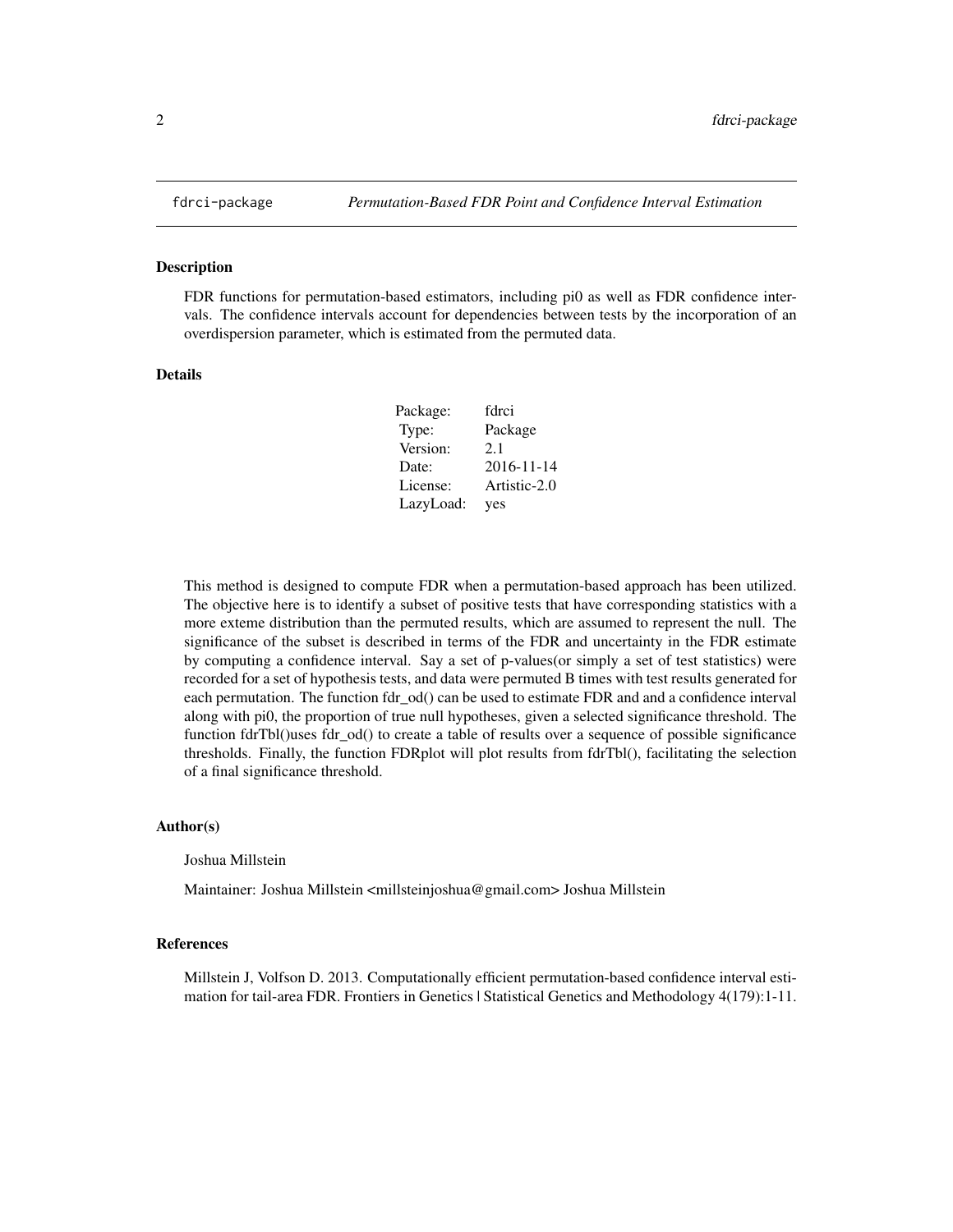<span id="page-2-0"></span>

# Description

This function plots FDR point and CI estimates over a sequence of possible significance thresholds. Results from fdrTbl() can be plotted directly as input to FDRplot.

#### Usage

FDRplot(plotdat, lowerbound, upperbound, mn, lpos = "bottomleft", outfile = FALSE)

# Arguments

| plotdat    | a table that is returned from fdrTbl(), or results formated in the same way.                                                   |
|------------|--------------------------------------------------------------------------------------------------------------------------------|
| lowerbound | $-log10(p-value)$ lower bound for the x-axis of the plot.                                                                      |
| upperbound | $-log10(p-value)$ upper bound for the x-axis of the plot.                                                                      |
| mn         | text for main title                                                                                                            |
| lpos       | legend position, one of, "bottomright", "bottom", "bottomleft", "left", "topleft",<br>"top", "topright", "right" and "center". |
| outfile    | Either 'FALSE' or the path/name of a file. If FALSE then the plot is displayed<br>rather than saved to a file.                 |

#### Author(s)

Joshua Millstein

# References

Millstein J, Volfson D. 2013. Computationally efficient permutation-based confidence interval estimation for tail-area FDR. Frontiers in Genetics | Statistical Genetics and Methodology 4(179):1-11.

# Examples

```
nrow_=100
ncol_=100
X = as.data frame(matrix(rnorm(nrow\_*ncol_)),nrow=nrow_ ,ncol=ncol_ ))Y = as.data.frame(matrix(rnorm(nrow_*ncol_),nrow=nrow_,ncol=ncol_))
nperm = 10myanalysis = function(X, Y)ntests = ncol(X)rslts = as.data.frame(matrix(NA,nrow=ntests,ncol=2))
names(rslts) = c("ID","pvalue")
rslts[,"ID"] = 1:ntests
for(i in 1:ntests){
fit = cor.test(X[,i],Y[,i],na.action="na.exclude",
```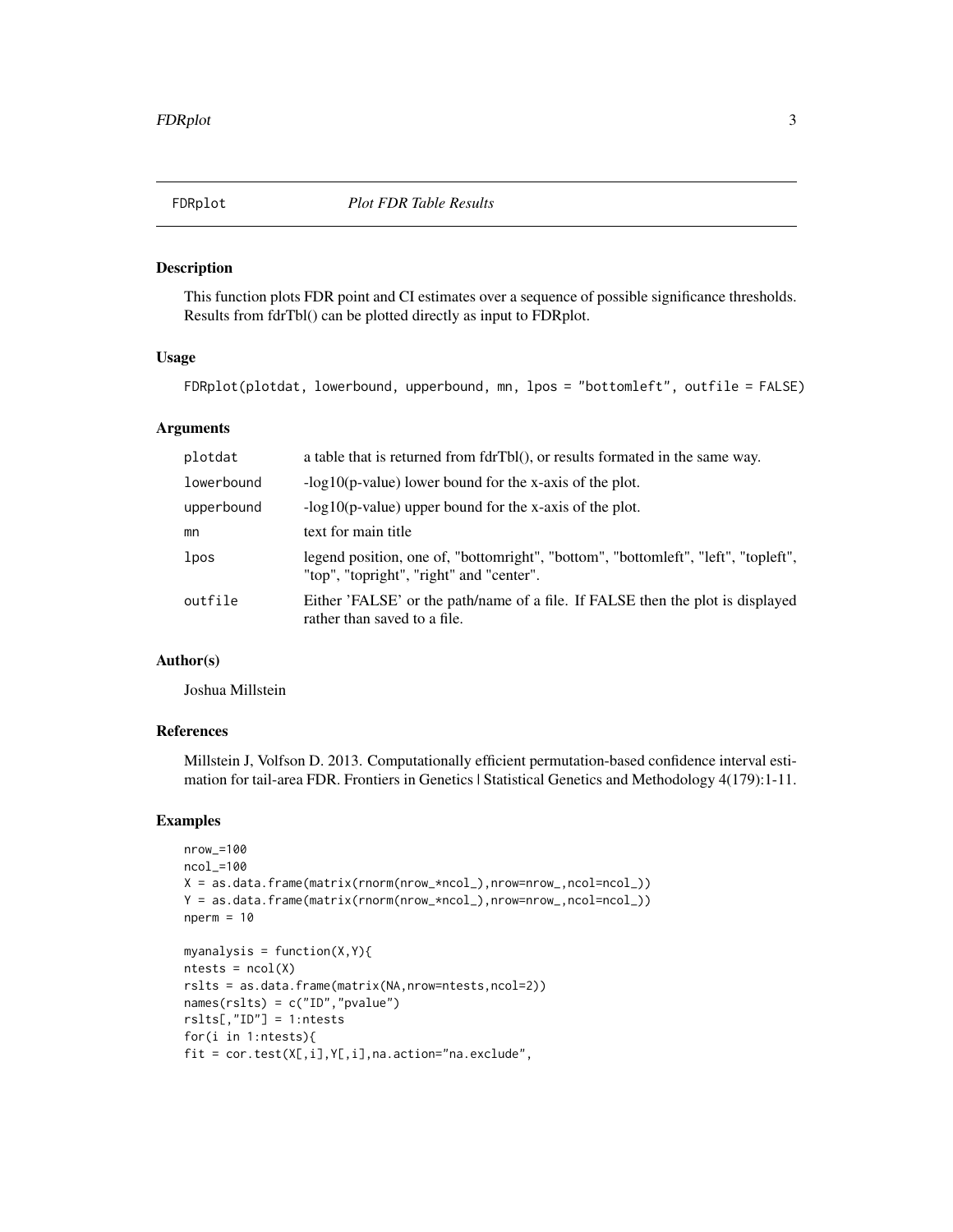```
alternative="two.sided",method="pearson")
rslts[i,"pvalue"] = fit$p.value
}
return(rslts)
} # End myanalysis
## Generate observed results
obs = myanalysis(X, Y)## Generate permuted results
perml = vector('list',nperm)
for(p_ in 1:nperm){
X1 = X[order(runif(ncol_)),]perm[[p_]] = myanalysis(X1, Y)}
## FDR results table
myfdrtbl = fdrTbl(obs$pvalue,perml,"pvalue",ncol_,0,3)
## Plot results
FDRplot(myfdrtbl,0,3,"My FDR Plot",lpos = "bottomleft")
```
fdrTbl *FDR Estimate and Confidence Interval Sequence Table*

#### Description

Computes FDR estimates and confidence intervals for a sequence of potential significance thresholds.

# Usage

fdrTbl(obs\_vec, perm\_list, pname, ntests, lowerbound, upperbound, incr=.1,cl=.95,c1=NA)

# Arguments

| $obs\_vec$ | observed vector of p-values.                                                                                                                                                                                                                                                                                                                                          |
|------------|-----------------------------------------------------------------------------------------------------------------------------------------------------------------------------------------------------------------------------------------------------------------------------------------------------------------------------------------------------------------------|
| perm_list  | list of data frames that include a column of permutation p-values (or statistics) in<br>each. The length of the list permp = number of permutations.                                                                                                                                                                                                                  |
| pname      | name of column in each list component data frame that includes p-values (or<br>statistics).                                                                                                                                                                                                                                                                           |
| ntests     | total number of observed tests, which is usually the same as the length of obs_vec<br>and the number of rows in each perm_list data frame. However, this may not be<br>the case if results were filtered by a p-value threshold or statistic threshold. If<br>filtering was conducted then lowerbound must be greater (more extreme) than<br>the filtering criterion. |
| lowerbound | lowerbound refers to the range of $-log10(p-value)$ over which fdr is computed<br>for a sequence of thresholds                                                                                                                                                                                                                                                        |

<span id="page-3-0"></span>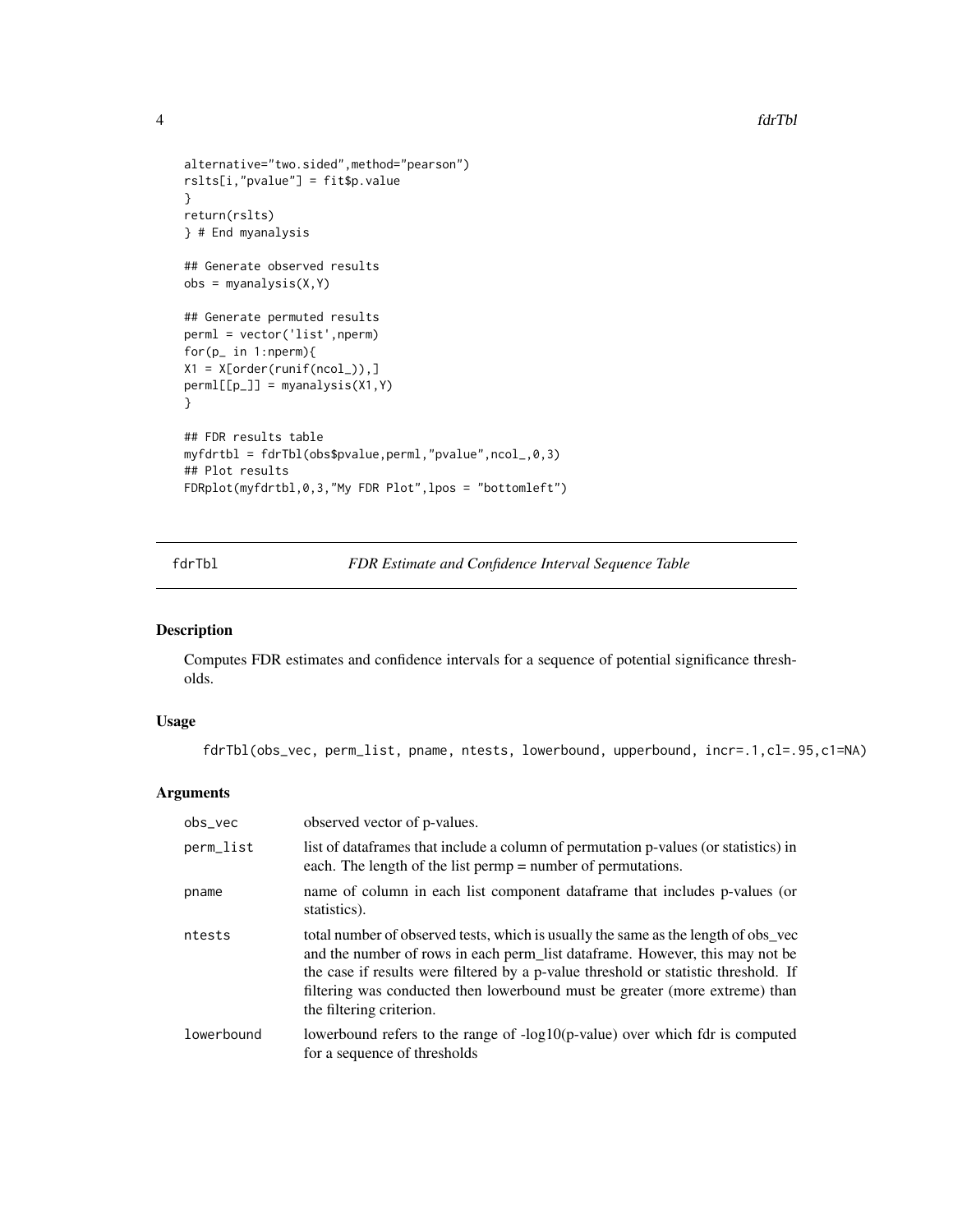#### fdrTbl 5

| upperbound     | upperbound refers to the range of $-log10(p-value)$ over which fdr is computed<br>for a sequence of thresholds                                                                                                                     |
|----------------|------------------------------------------------------------------------------------------------------------------------------------------------------------------------------------------------------------------------------------|
| incr           | value by which to increment the sequence from lowerbound to upperbound on a<br>$-log10(p-value) scale. Default is 0.1.$                                                                                                            |
| cl             | confidence level (default is .95).                                                                                                                                                                                                 |
| c <sub>1</sub> | overdispersion parameter. If this parameter is not specified (default initial value<br>is NA), then the parameter is estimated from the data. If all tests are known to<br>be independent, then this parameter should be set to 1. |

# Details

fdrTbl calls fdr\_od. Output from fdrTbl() can be used for FDRplot() input.

#### Value

A dataframe is returned where rows correspond to p-value thresholds in the sequence from lowerbound to upperbound and columns are: c("threshold","fdr","ll","ul","pi0","odp","S","Sp")

| threshold | p-value threshold chosen to define positive tests                     |
|-----------|-----------------------------------------------------------------------|
| fdr       | estimated FDR at the chosen p-value threshold                         |
| 11        | estimated lower 95% confidence bound for the FDR estimate             |
| ul        | estimated upper 95% confidence bound for the FDR estimate             |
| pi0       | estimated percent of true null hypotheses                             |
| odp       | estimated over-dispersion parameter                                   |
| S.        | observed number of positive tests                                     |
| Sp        | total number of positive tests summed across all permuted result sets |

# Author(s)

Joshua Millstein

# References

Millstein J, Volfson D. 2013. Computationally efficient permutation-based confidence interval estimation for tail-area FDR. Frontiers in Genetics | Statistical Genetics and Methodology 4(179):1-11.

# Examples

```
nrow_=100
ncol_=100
X = as.data.frame(matrix(rnorm(nrow_*ncol_),nrow=nrow_,ncol=ncol_))
Y = as.data.frame(matrix(rnorm(nrow_*ncol_),nrow=nrow_,ncol=ncol_))
nperm = 10myanalysis = function(X, Y)ntests = ncol(X)rslts = as.data.frame(matrix(NA,nrow=ntests,ncol=2))
```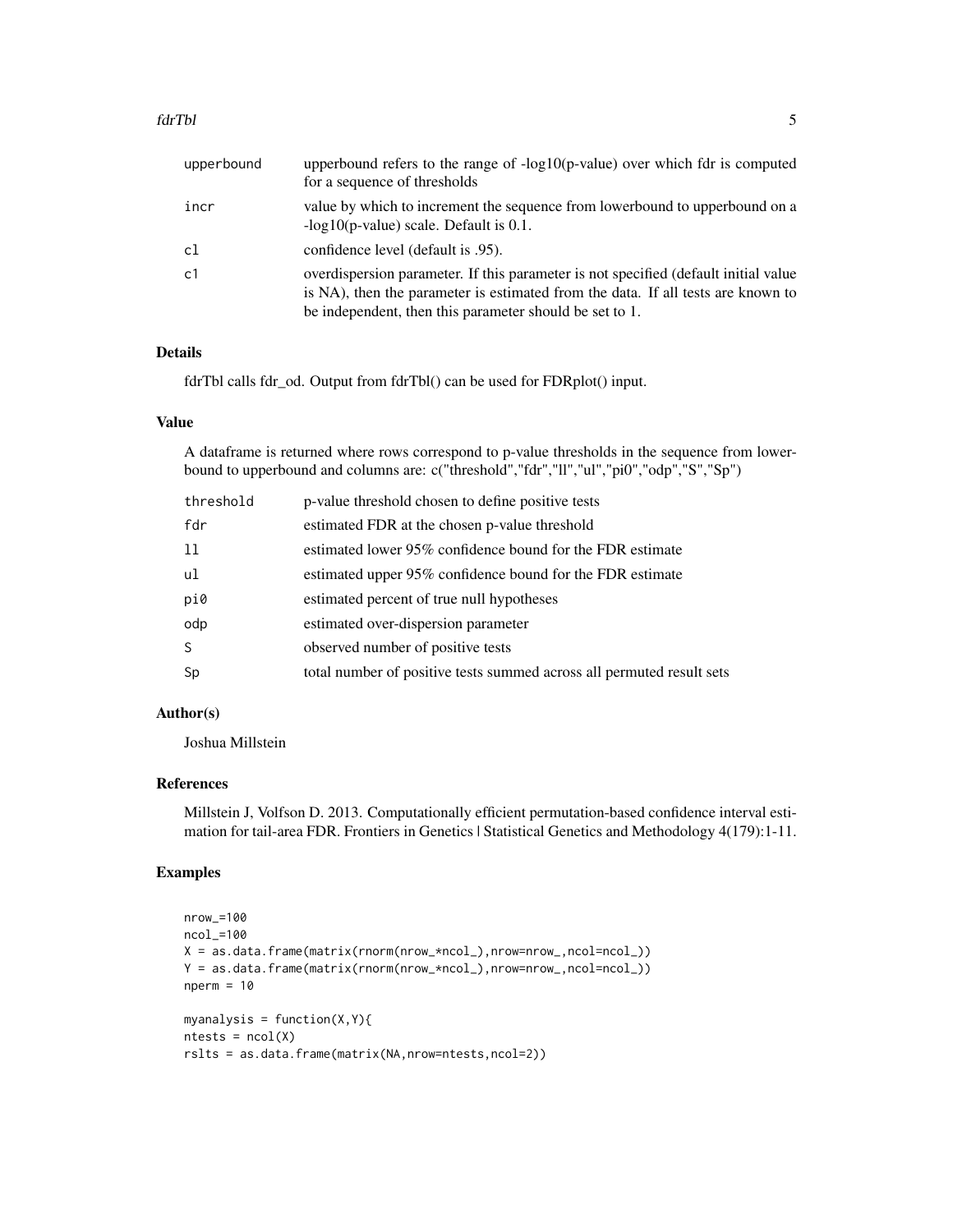```
names(rslts) = c("ID","pvalue")
rslts[,"ID"] = 1:ntests
for(i in 1:ntests){
fit = cor.test(X[,i],Y[,i],na.action="na.exclude",
alternative="two.sided",method="pearson")
rslts[i,"pvalue"] = fit$p.value
}
return(rslts)
} # End myanalysis
## Generate observed results
obs = myanalysis(X,Y)
## Generate permuted results
perml = vector('list',nperm)
for(p_ in 1:nperm){
X1 = X[order(runif(ncol_)),]
perml[[p_]] = myanalysis(X1,Y)
}
## FDR results table
fdrTbl(obs$pvalue,perml,"pvalue",ncol_,1,2)
```
fdr\_od *Permutation-Based FDR and Confidence Interval*

#### Description

This function can be used to estimate FDR, corresponding confidence interval, and pi0, the proportion of true null hypotheses, given a selected significance threshold, and results from permuted data.

## Usage

fdr\_od(obsp, permp, pnm, ntests, thres, cl=.95, c1=NA)

# Arguments

| obsp   | observed vector of p-values.                                                                                                                                                                                                                                                                                                                               |
|--------|------------------------------------------------------------------------------------------------------------------------------------------------------------------------------------------------------------------------------------------------------------------------------------------------------------------------------------------------------------|
| permp  | list of dataframes that include a column of permutation p-values (or statistics) in<br>each. The length of the list permp = number of permutations.                                                                                                                                                                                                        |
| pnm    | name of column in each list component data frame that includes p-values (or<br>statistics).                                                                                                                                                                                                                                                                |
| ntests | total number of observed tests, which is usually the same as the length of obsp<br>and the number of rows in each permp dataframe. However, this may not be the<br>case if results were filtered by a p-value threshold or statistic threshold. If filter-<br>ing was conducted then thres must be smaller (more extreme) than the filtering<br>criterion. |

<span id="page-5-0"></span>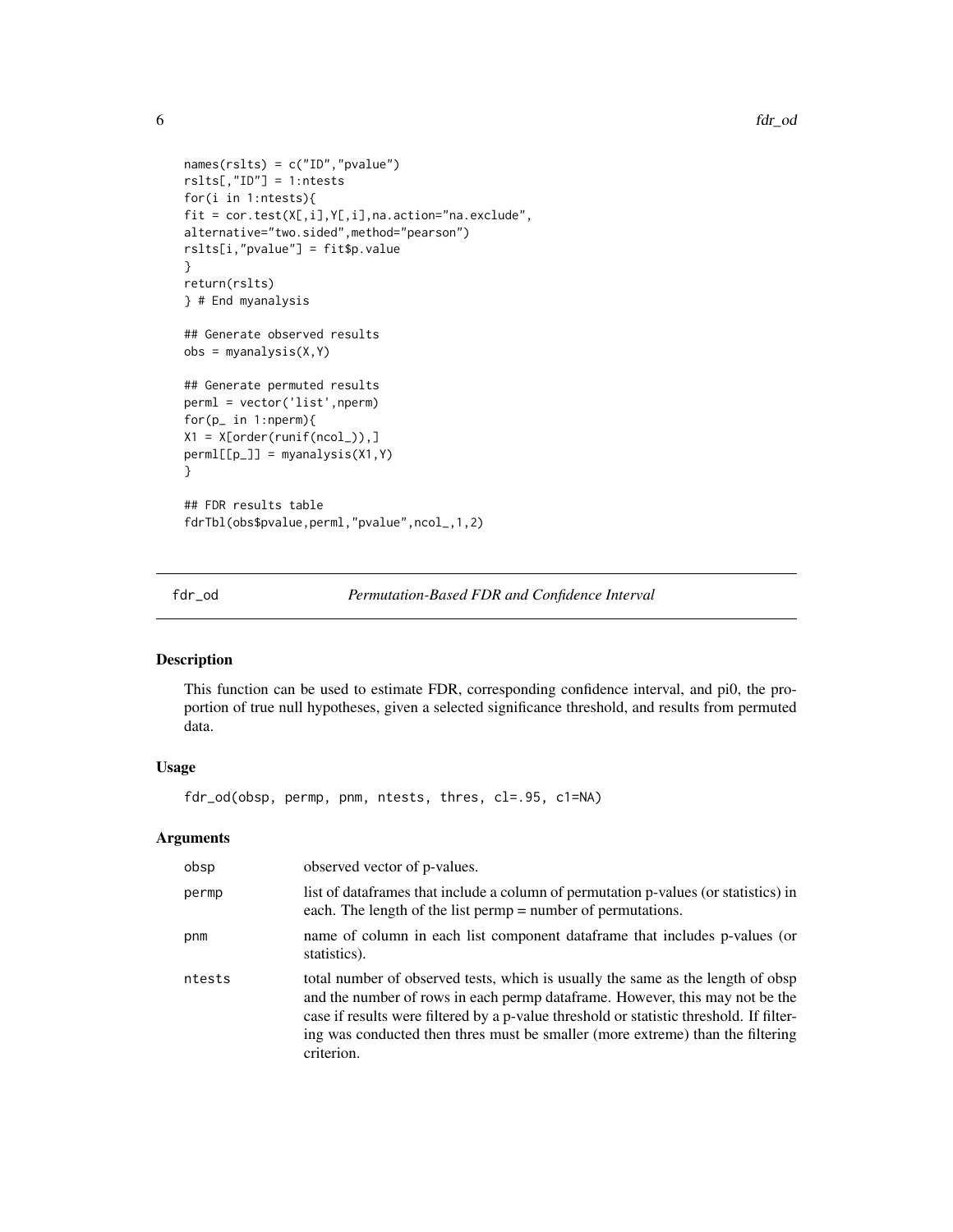| thres | significance threshold.                                                                                                                                                                                                            |
|-------|------------------------------------------------------------------------------------------------------------------------------------------------------------------------------------------------------------------------------------|
| cl    | confidence level (default is .95).                                                                                                                                                                                                 |
| c1    | overdispersion parameter. If this parameter is not specified (default initial value<br>is NA), then the parameter is estimated from the data. If all tests are known to<br>be independent, then this parameter should be set to 1. |

#### Details

If a very large number of tests are conducted, it may be useful to filter results, that is, save only results of those tests that meet some relaxed nominal significance threshold. This alleviates the need to record results for tests that are clearly non-significant. Results from fdr\_od() are valid as long as thres < the relaxed nomimal significance threshold for both observed and permuted results. It is not necessary for the input to fdr\_od() to be p-values, however, fdr\_od() is designed for statistics in which smaller values are more extreme than larger values as is the case for p-values. Therefore, if raw statistics are used, then a transformation may be necessary to insure that smaller values are more likely associated with false null hypotheses than larger values. In certain situations, for instance when a large proportion of tests meet the significance threshold, pi0 is estimated to be very small, and thus has a large influence on the FDR estimate. To limit this influence, pi0 is constrained to be .5 or greater, resulting in a more conservative estimate under these conditions.

# Value

A list which includes:

| <b>FDR</b> | FDR point estimate                                                    |
|------------|-----------------------------------------------------------------------|
| 11         | lower confidence limit                                                |
| ul         | upper confidence limit                                                |
| pi0        | proportion of true null hypotheses                                    |
| c1         | overdispersion parameter                                              |
| ro         | observed number of positive tests                                     |
| vp1        | total number of positive tests summed across all permuted result sets |

# Author(s)

Joshua Millstein

#### References

Millstein J, Volfson D. 2013. Computationally efficient permutation-based confidence interval estimation for tail-area FDR. Frontiers in Genetics | Statistical Genetics and Methodology 4(179):1-11.

# Examples

```
nrow_=100
ncol_=100
X = as.data.frame(matrix(rnorm(nrow_*ncol_),nrow=nrow_,ncol=ncol_))
Y = as.data.frame(matrix(rnorm(nrow_*ncol_),nrow=nrow_,ncol=ncol_))
nperm = 10
```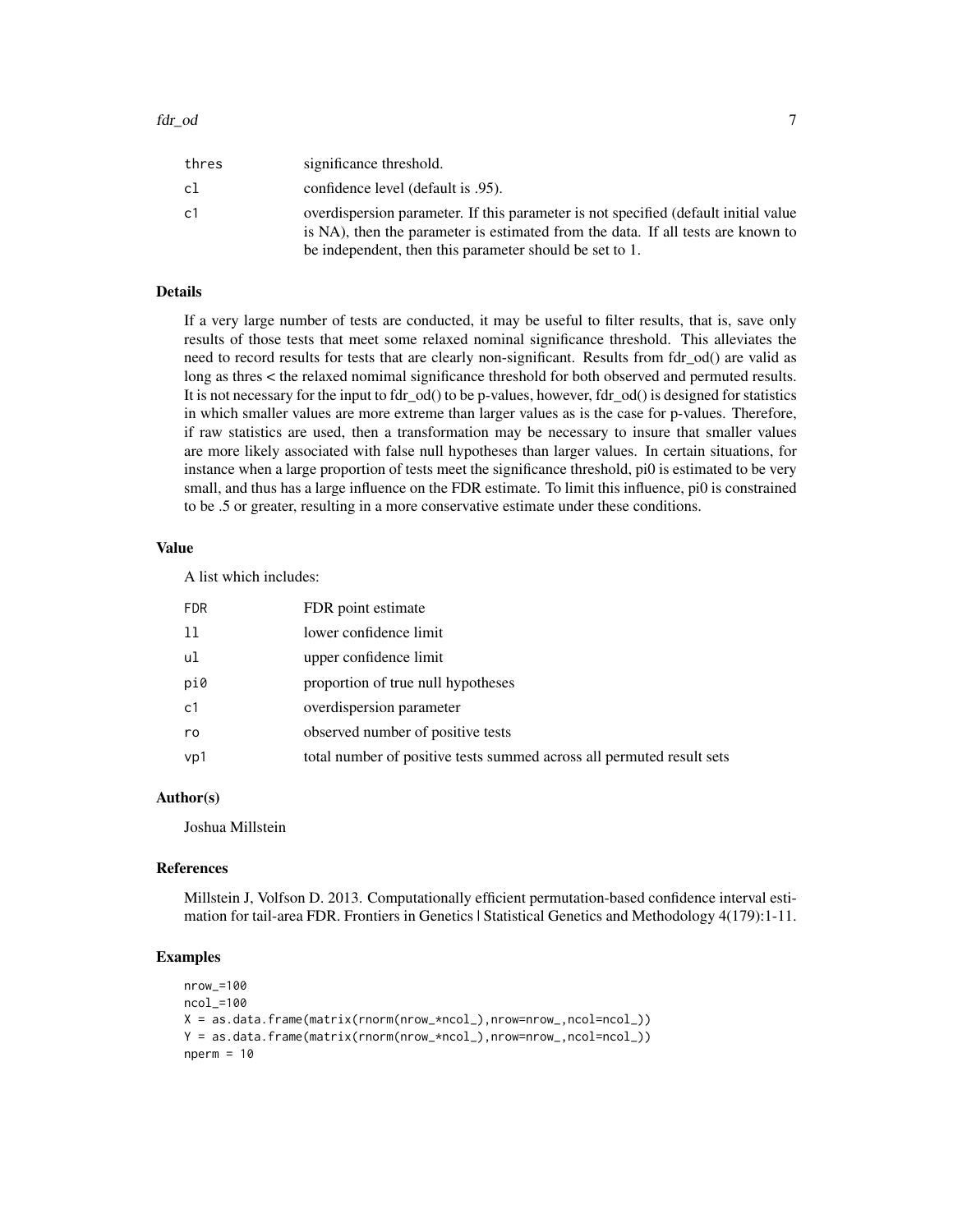```
myanalysis = function(X, Y)ntests = ncol(X)rslts = as.data.frame(matrix(NA,nrow=ntests,ncol=2))
names(rslts) = c("ID","pvalue")
rslts[,"ID"] = 1:ntests
for(i in 1:ntests){
fit = cor.test(X[,i],Y[,i],na.action="na.exclude",
alternative="two.sided",method="pearson")
rslts[i,"pvalue"] = fit$p.value
}
return(rslts)
} # End myanalysis
# Generate observed results
obs = myanalysis(X,Y)
## Generate permuted results
perml = vector('list',nperm)
for(p_ in 1:nperm){
X1 = X[order(runif(ncol_)),]
perm[[p_]] = myanalysis(X1,Y)}
## FDR results
fdr_od(obs$pvalue,perml,"pvalue",ncol_,.05)
```